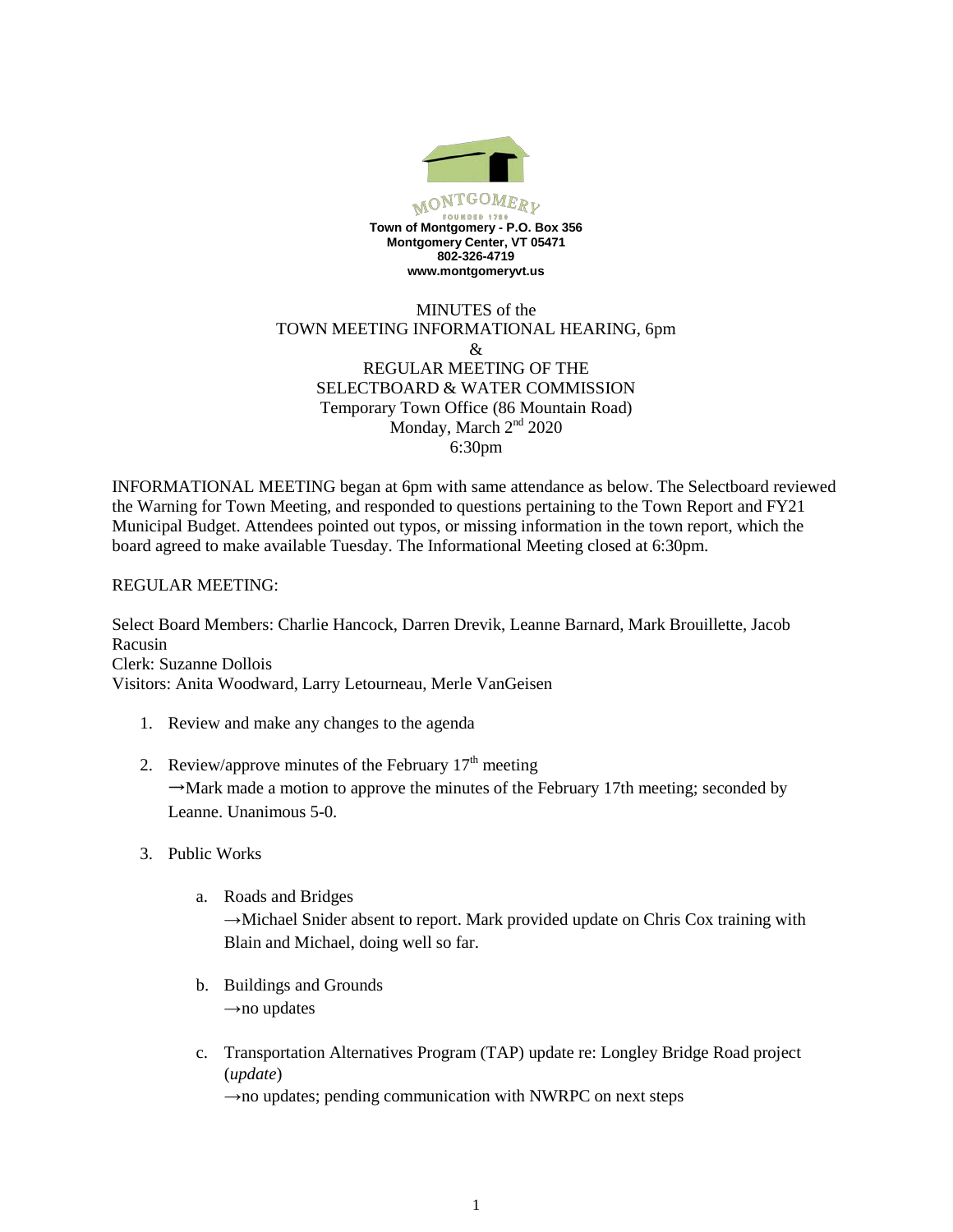d. FEMA/USDA EWP (*update*)

 $\rightarrow$  Received a final letter from USDA; only bank armoring on Longley Bridge Road qualified for funding, no other private parcels qualified. FEMA waiting on scheduling an in person meeting for review.

4. Visitors (7pm)

 $\rightarrow$ Merle: responding to concern about his having been assigned to the Sheldon Hydro Plant Appeal as it could affect Montgomery, and how his position as could be called to question for conflict of interest as a Montgomery resident. Charlie summarized recognition of concern, and qualified that there's no doubt of Merle's ability or qualifications, but also acknowledged the potential a perceived conflict. Board is fine with positon given conflict has been disclosed.

- 5. Water Commission Issues  $\rightarrow$  Carry over
- 6. Old Business
	- a. Montgomery Thrives Committees (*update*)
		- i. Hoyle Tanner 60% deliverable; Meeting Thursday March  $5<sup>th</sup>$  @ 6PM. Will present additional information on wastewater plan as well as visual samples of streetscape alternatives.
	- b. Vacant Building Complaint (*update)*  $\rightarrow$ no updates
	- c. Town Meeting—final preparations (*discussion*)  $\rightarrow$ all set to go.
	- d. 98 Main Street—update on discussions with USPS (*update*)  $\rightarrow$ Charlie met with representatives of USPS on February 25<sup>th</sup>, outlined town's position and provided additional information on proposed potential alternatives. Waiting for response from USPS.
- 7. New Business
	- a. Overweight Truck Permits  $\rightarrow$  Mark moved to collectively approve the overweight truck permits for: Camp Precast Concrete Products, Inc Chevalier Drilling Co., Inc. New England Quality Service, Inc. Beacon Sales Acquisition Onsite Septic Solutions, LLC. Structural Wood Corp John G French and Sons Trucking, Inc.